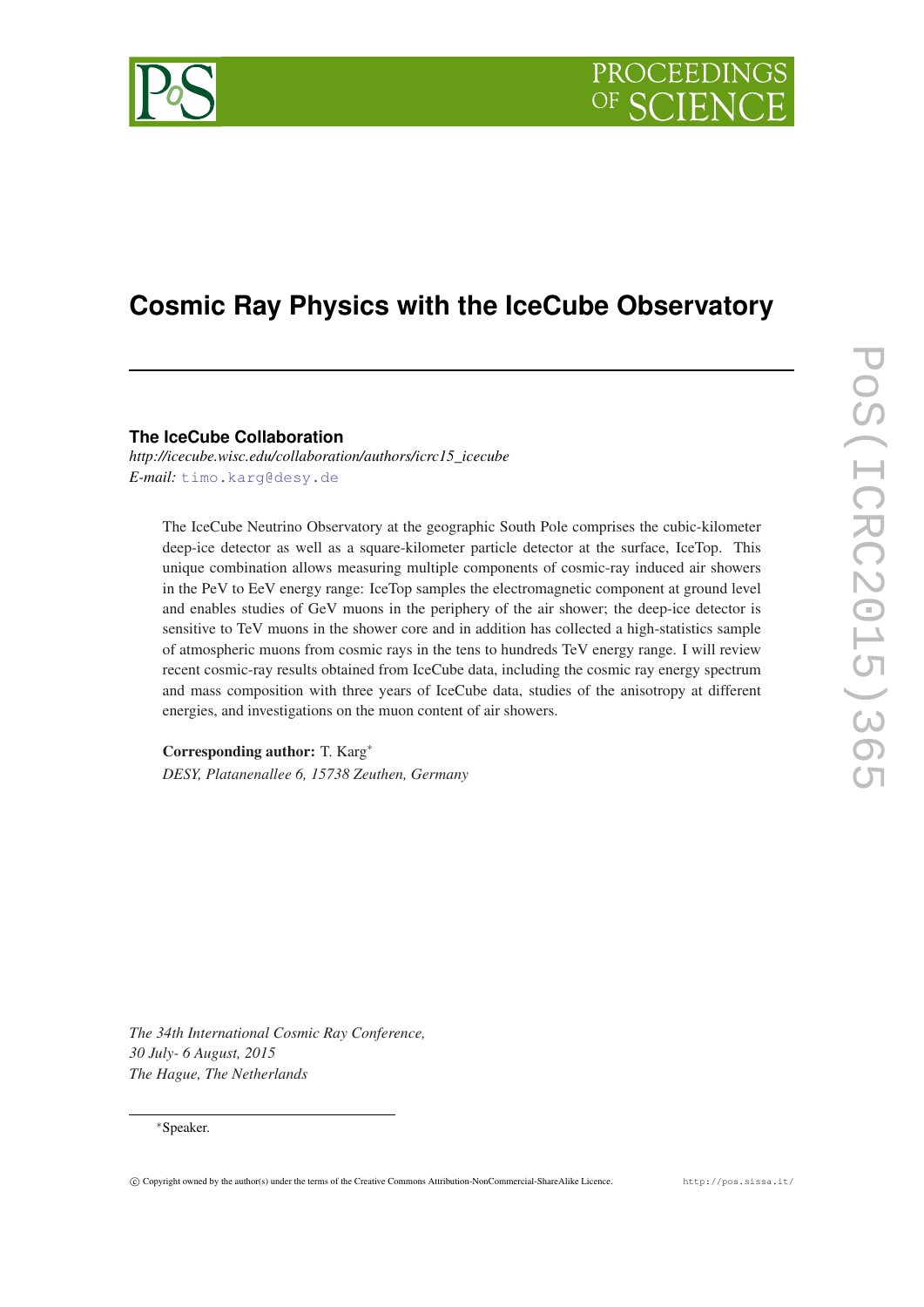# 1. Introduction

The IceCube Observatory, installed at the geographic South Pole, not only allows the measurement of atmospheric and astrophysical neutrinos, but also serves as an excellent instrument to study cosmic rays. IceCube comprises a detector component in the deep-ice, consisting of 86 vertical strings installed in boreholes of 2500 m depth. The bottom 1000 m of each string are instrumented with 60 digital optical modules (DOMs) each that detect the Cherenkov light emitted by charged particles traversing the detector [\[1\]](#page-7-0). In addition, the IceTop surface array serves as an air shower detector. IceTop comprises 81 stations at an altitude of 2835 m a.s.l. ( $X \approx 680 \text{ g cm}^{-2}$ ) that are installed at the top of the strings of the deep-ice detector with a typical horizontal spacing of 125 m. Each station has two ice-Cherenkov tanks, separated by 10 m, with a diameter of 1.8 m which are filled with 0.9 m of clear ice. The tank is instrumented with two DOMs operating at different gain to cover a dynamic range from about 1/6 VEM (vertical equivalent muon) to 1140 VEM [\[2\]](#page-7-0). The IceCube Observatory has been completed in December 2010, but already with partial detector configurations physics analyses were possible during the construction phase.

# 2. Observation Modes

In this section the different possibilities for detecting various components of air showers with the IceCube Observatory are discussed. Recent results employing these observation modes are presented in Sec. [3.](#page-2-0)

The IceTop surface array is triggered when six tanks in three stations register a signal in coincidence. The signal in the triggering tanks is typically dominated by the electromagnetic component of air showers. On every trigger generated by IceTop or the deep-ice detector, the signals from all tanks and the deep-ice detector are stored. IceTop has a small, central in-fill array with a threshold of about 100 TeV primary cosmic-ray energy, and the regular spaced array has a threshold of 300 TeV. It records air showers from primary cosmic rays of energies up to about 2 EeV above which the rate becomes too low for analysis. The direction of events passing standard selection cuts can be reconstructed with an uncertainty of about 0.2° at 30 PeV; the energy resolution for protons at this energy is 0.05 in  $\log_{10}(E/\text{GeV})$  [[2](#page-7-0)]. Using only data from the IceTop array, the all-particle energy spectrum is derived, the anisotropy of PeV cosmic rays is studied, and searches for point-like sources of neutrons are performed.

The low trigger threshold of the individual IceTop tanks of 1/6 VEM allows detailed studies of the periphery of extensive air showers. At large distances from the shower core the signal in the tanks will be dominated by single muons. The coincidence between two tanks in a station, required for the array trigger, typically will not be fulfilled, but the data of these single tanks will be read out and stored on an air shower trigger. This allows measuring the GeV muon content of an air shower and supplies a handle to study cosmic-ray composition and hadronic interaction models. In addition, muon-poor showers can be selected as candidate events in searches for a diffuse flux, or point-like sources of PeV photons.

The deep-ice detector component is sensitive to high energy muons produced early in the air shower development. Vertical muons with a surface energy larger than about 1 TeV can trigger the deep-ice detector and this energy threshold increases with increasing zenith angle, i.e. growing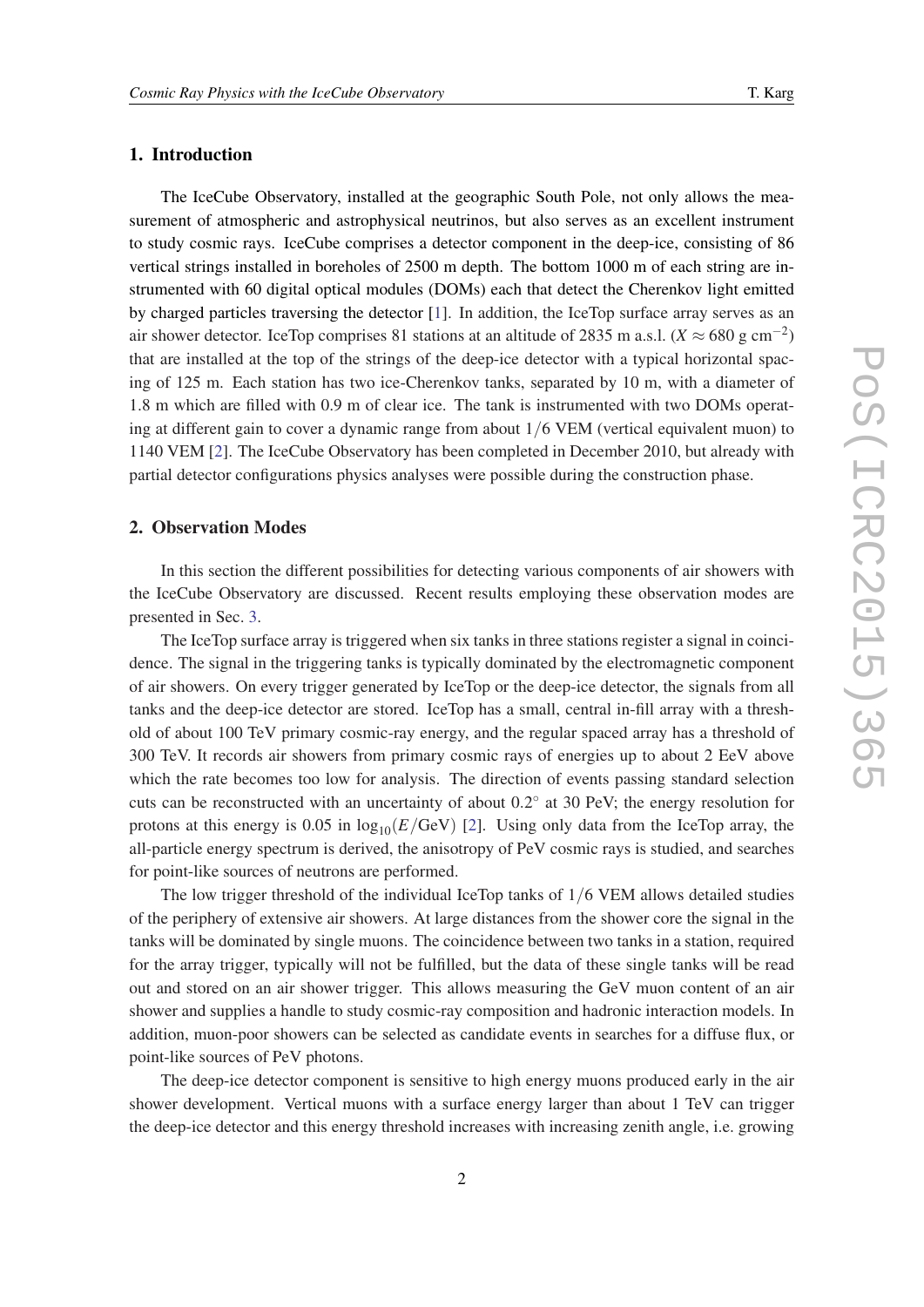<span id="page-2-0"></span>

Figure 1: *Left:* All-particle energy spectrum based on three years of IceCube data. The red markers show the IceTop-alone analysis; the grey band represents the systematic uncertainty due to the unknown composition. The black markers show the result of the spectrum and composition analysis using coincident events in IceTop and the deep-ice detector [\[3](#page-7-0)]. *Right:* Energy spectra for four individual mass groups measured from coincident events [\[3](#page-7-0)].

overburden of ice. Due to the large detector volume, an unprecedented statistics of about  $10^{11}$ atmospheric muon events per year is collected. These atmospheric muons enable studies of the cosmic-ray anisotropy above 1 TeV. At higher cosmic-ray energies, the central muon core of the air shower can penetrate down to the deep-ice detector. The amount of light measured in the deep-ice detector allows to estimate the number of muons in the bundle, which in turn is related to the mass number *A* of the primary cosmic particle. Another, independent handle on cosmic-ray composition and hadronic interactions models.

Finally, the information from IceTop and the deep-ice detector can be combined on an eventby-event basis, leading to more precise measurements, but limiting the available zenith range to  $\theta$  < 30° since the shower axis must pass through both detector components. Combining the cosmicray primary energy measured in IceTop with the size of the TeV muon bundle yields energy spectra for different mass groups of primary cosmic rays. Well-reconstructed showers in IceTop with a shower axis intersecting the deep-ice detector, but with no measurable TeV muons are good candidates for PeV photons. And in reverse, muons in the deep-ice detector whose track direction passes through IceTop, but which have no corresponding air shower in IceTop, are good candidates for astrophysical neutrinos interacting in the ice between the two detector components.

# 3. Results

### 3.1 All-Particle Spectrum and Composition of Primary Cosmic Rays

The energy of primary cosmic rays is inferred from the reconstructed shower size at a distance of 125 m from the shower axis, *S*125. At this distance, the shower size depends least on the mass of the primary particle. The shower size is mapped to primary cosmic-ray energy using CORSIKA [[4](#page-7-0)] simulations with SYBILL 2.1 [\[5\]](#page-7-0) and FLUKA [[6](#page-7-0)] as high-energy and low-energy hadronic interaction models respectively. The efficiency of IceTop as a function of primary energy is determined with a detailed detector simulation, using Geant4 [\[7\]](#page-7-0) to model the tank response and the effect of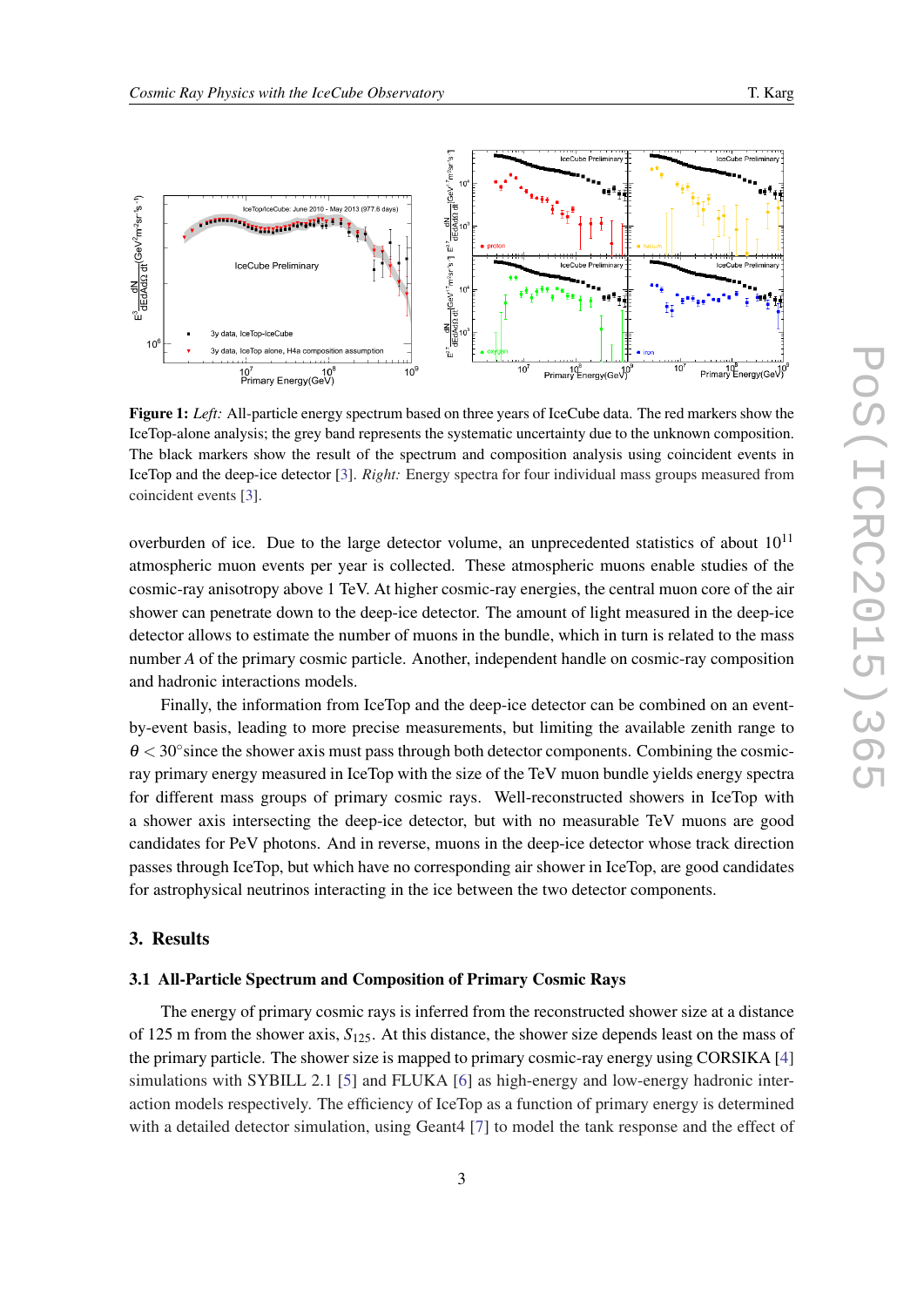<span id="page-3-0"></span>

Figure 2: Amplitude (*left*) and phase (*right*) of the dipole anisotropy as function of primary cosmic ray energy. The data points mark the median energy of each subsample; the horizontal error bars show the 68% containment interval. Blue data points are obtained from the deep-ice detector; red data points are from IceTop [[16\]](#page-7-0).

snow on top of the tanks. An energy spectrum using one year of data of the partially completed IceTop detector with 73 tanks was previously published [[8](#page-7-0)]. At this conference, an update based on three years of data (June 2010 to May 2013) was presented [\[3\]](#page-7-0). Figure [1](#page-2-0) (left) shows the all-particle spectrum for the IceTop-alone analysis (red markers).

The analysis of air showers in IceTop where in addition the TeV muon core passes through the deep-ice detector allows the measurement of the primary mass. A first analysis based on one month of data with the 40-string, 40-station partial detector configuration has been published for primary energies up to 30 PeV [[9](#page-7-0)]. The analysis technique has been refined and applied to three years of data. It uses an artificial neural network to map the shower size *S*125, the cosine of the zenith angle cos  $\theta$ , the muon bundle energy-loss in the ice  $dE_\mu/dX$  at  $X = 1500$  m slant depth, and the number of high-energy stochastic energy losses in the ice under two selections to the primary energy and a proxy of the primary mass. Histograms of the mass proxy are generated for small intervals in reconstructed energy and are fitted with template histograms derived from Monte Carlo simulations of four different mass groups (proton, helium, oxygen, iron), using a binned likelihood fit. This way the fraction of the different mass groups for each bin of reconstructed energy is determined [\[3\]](#page-7-0). Figure [1](#page-2-0) (left) shows the resulting all-particle spectrum (black markers). It is in good agreement with the IceTop-alone result. In Fig. [1](#page-2-0) (right) the individual spectra for the four different mass groups are shown. The heavy components, represented by oxygen and iron, maintain a hard spectrum up to higher energies than proton and helium. The systematic uncertainties of the measurement are discussed in [[3](#page-7-0)].

#### 3.2 Anisotropy

Cosmic-ray induced air showers above about 10 TeV can produce muons that can be measured and reconstructed with the deep-ice detector. Between May 2009 and May 2014, IceCube recorded more than  $2.5 \cdot 10^{11}$  muon events that allow detailed studies of the anisotropy as function of angular scale [\[10](#page-7-0), [11](#page-7-0), [12](#page-7-0), [13\]](#page-7-0), time [\[14](#page-7-0)], energy, and possibly primary mass. In addition, IceTop can be used to study anisotropies in the PeV energy range [[15\]](#page-7-0).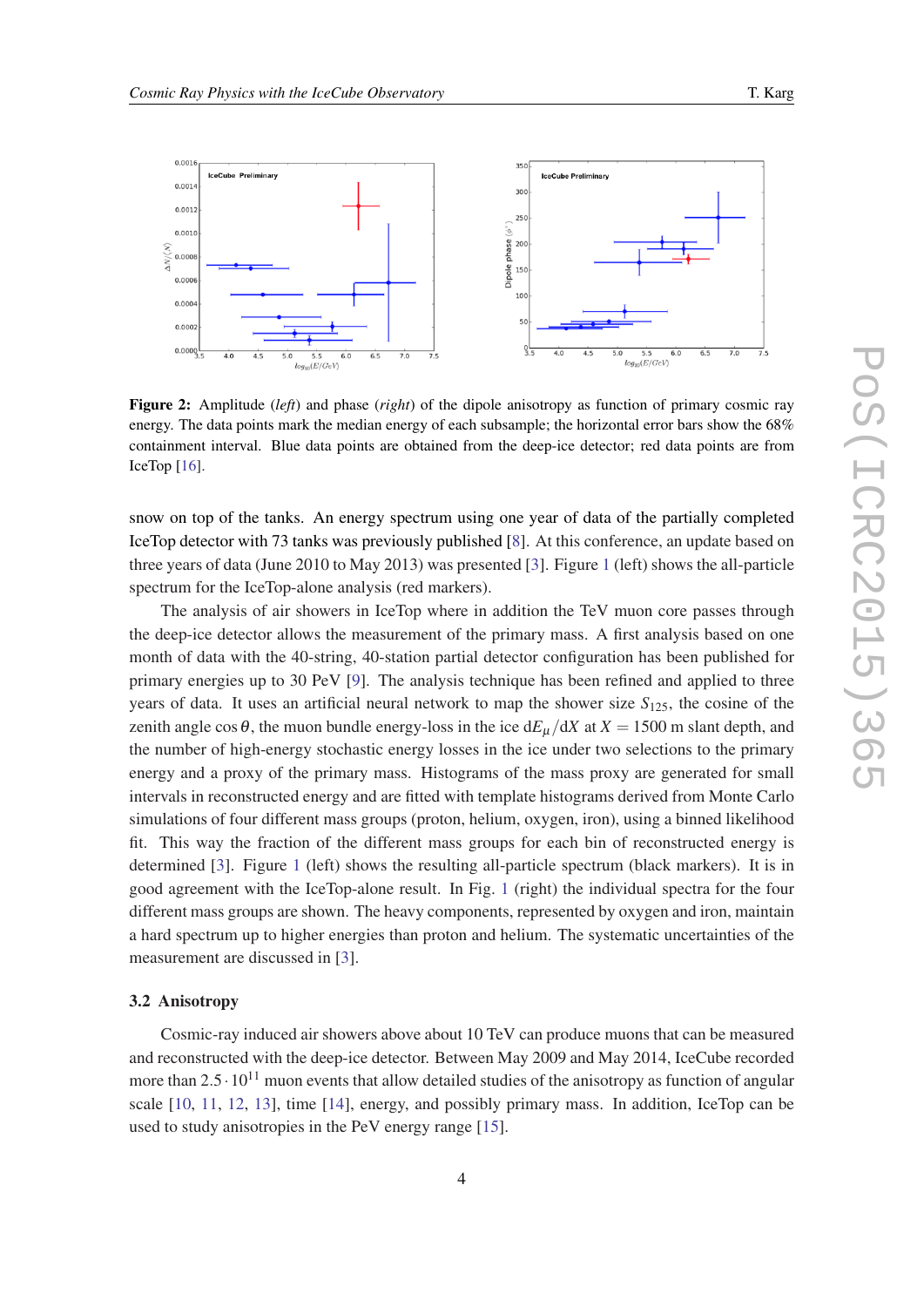<span id="page-4-0"></span>

Figure 3: Measured muon density at 600 m from the shower axis in near vertical showers ( $\theta \approx 13^{\circ}$ ) [[17\]](#page-7-0). Simulations with SYBILL 2.1 and FLUKA are shown for reference. The data are in good agreement with the HiRes-MIA measurement [[18\]](#page-7-0), which was performed at a different atmospheric depth of  $X \approx 860$  g cm<sup>-2</sup>.



Figure 4: Muon multiplicity spectrum (cf. main text for definition) measured with one year of Ice-Cube data. The error bars include systematic uncertainties that are uncorrelated between bins and statistical uncertainties; the error band represents correlated uncertainties (overall scaling effects) [\[19](#page-7-0)]. Different cosmic-ray models are shown for comparison [[20,](#page-7-0) [21,](#page-7-0) [22](#page-7-0)].

In Fig. [2](#page-3-0) the amplitude (left) and phase (right) of the dipole component of the anisotropy is shown. It can be seen that the energy resolution is poor since only a small fraction of the primary cosmic ray energy is transported by the muons and fluctuations of the muon energy loss is the detector are large. Still, the data can be separated in nine independent energy bins with increasing median energy. One data point (in red) obtained with IceTop at 1.7 PeV median energy is also displayed. The figure shows that a rapid shift of phase by almost 180◦ occurs at an energy between 130 TeV and 240 TeV. The dipole amplitude decreases with energy up to these energies, and increases again at higher energies. While the phase of the IceTop data agrees well with that found in the deep-ice data at similar energies, the amplitude of the anisotropy is larger in IceTop. This could indicate a difference in the energy distribution and the chemical composition of deep-ice and IceTop events and is currently under study [[16\]](#page-7-0).

#### 3.3 Air Shower Physics

Low energy (GeV) muons in the periphery of air showers give an additional handle on primary mass and the systematic uncertainties introduced by hadronic interaction models. The low trigger threshold of the individual tanks of about 1/6 VEM allows determining muon densities on a statistical basis at large distances from the shower axis where the tank signal is not longer dominated by electromagnetic particles. For a sample of showers with equal reconstructed energy and zenith angle, tanks have been binned in distance to the shower axis and measured charge. At large distances (depending on the primary energy) two populations of tanks can be identified: tanks with a charge of approx. 1 VEM that have registered a muon and tanks with  $\ll 1$  VEM measuring electromagnetic particles. Slices at constant distance are fitted with a model for electromagnetic and muonic signals, taking into account multiple muons and the angular response of the tank to muons [[17\]](#page-7-0). Figure 3 shows the measured muon density at 600 m from the shower axis. The measurement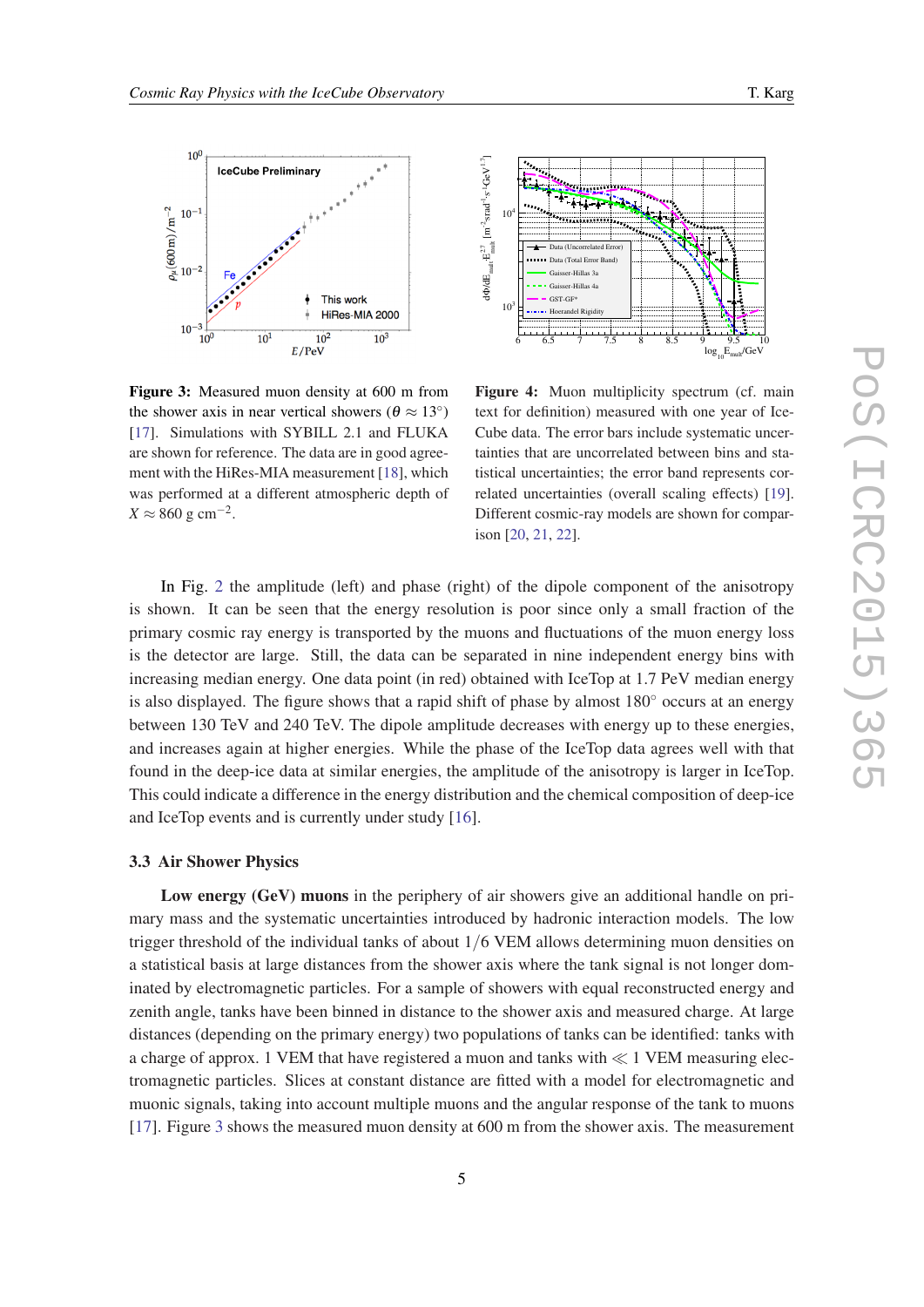is independent of air shower simulations. Simulations with SYBILL 2.1 [\[5\]](#page-7-0) and FLUKA [\[6\]](#page-7-0) are given for reference and the data are well bracketed by proton and iron simulations.

In the future, the measured muon lateral distribution function will be added to the IceTop reconstruction and the electromagnetic and muonic component of the shower can be reconstructed separately on an event-by-event basis. This is expected to improve IceCube's sensitivity to the mass of the primary cosmic particle considerably. First results of the improved reconstruction are presented in [[23\]](#page-7-0).

**High energy (TeV) muons** can be produced with large transverse momentum  $(p_T)$ . These muons will separate from the air shower core during flight and can be measured as distinct double tracks (core muons + high- $p<sub>T</sub>$  muon) in the deep-ice detector [[24\]](#page-7-0). The typical transverse momentum to produce laterally separated muons in IceCube is about 2 GeV, where parton interactions can be described in the context of perturbative quantum chromodynamics (pQCD). The analysis and simulation techniques for high- $p<sub>T</sub>$  muons have been refined and the sensitivity to cosmic ray composition has been studied [\[25](#page-7-0)].

High energy muon bundles can be measured with the deep-ice detector over a much wider zenith angle range, and thus with much higher statistics, than what can be used for the coincident composition analysis (cf. Sec. [3.1](#page-2-0)). In this mode, a direct measure for the primary cosmic ray energy can not be obtained, but tests of cosmic ray models are possible. The relevant observables are the energy loss per length of the muon bundle in the ice and large stochastic energy losses. The latter allow to separate high energy single muons from muon bundles. Using air shower simulations, these observables are related to the muon multiplicity  $E_{\text{mult}} := E_{\text{prim}} \cdot (A/56)^{\frac{1-\alpha}{\alpha}}$ , where  $E_{\text{prim}}$  is the primary cosmic ray energy, *A* is the mass number, and  $\alpha = 0.79$  is an empirical parameter de-rived from simulation [[19](#page-7-0)]. Figure [4](#page-4-0) shows the muon multiplicity spectrum measured with  $1.2 \cdot 10^{7}$ muon bundle events from the 79 string configuration of IceCube. The data are compared to cosmic ray composition models from [[20](#page-7-0), [21](#page-7-0), [22\]](#page-7-0), which have been translated to  $E_{\text{mult}}$  using the equation given above.

# 3.4 Searches for Neutral Particles

With the IceCube Observatory searches for high energy neutrons, photons, and neutrinos have been performed.

Neutron-induced air showers cannot be distinguished from proton-induced showers. Since neutrons carry no electric charge they are not deflected in magnetic fields and a neutron source within the decay length of the particles would show up as an excess in the event distribution in celestial coordinates. With typical cosmic ray energies between 10 and 100 PeV, IceTop is sensitive to neutron sources within a distance up to about 1 kpc. Two searches have been performed. A binned all sky search using all cosmic-ray events in the zenith range  $\theta < 37^\circ$  with energies higher than 10 PeV revealed no statistically significant clustering. Figure [5](#page-6-0) shows the upper limit on the neutron flux at 90% confidence level as a function of declination derived with four years of IceTop data [\[26](#page-7-0)]. A targeted search with an energy threshold of 100 PeV for neutrons from close-by millisecond pulsars, γ-ray pulsars, and high mass x-ray binaries showed no statistically significant correlations [\[26](#page-7-0)].

PeV photons are searched for by looking for muon-poor showers. A search has been performed with the 40 string configuration in the declination region  $\delta < -60^{\circ}$  [\[28](#page-7-0)]. No correlation of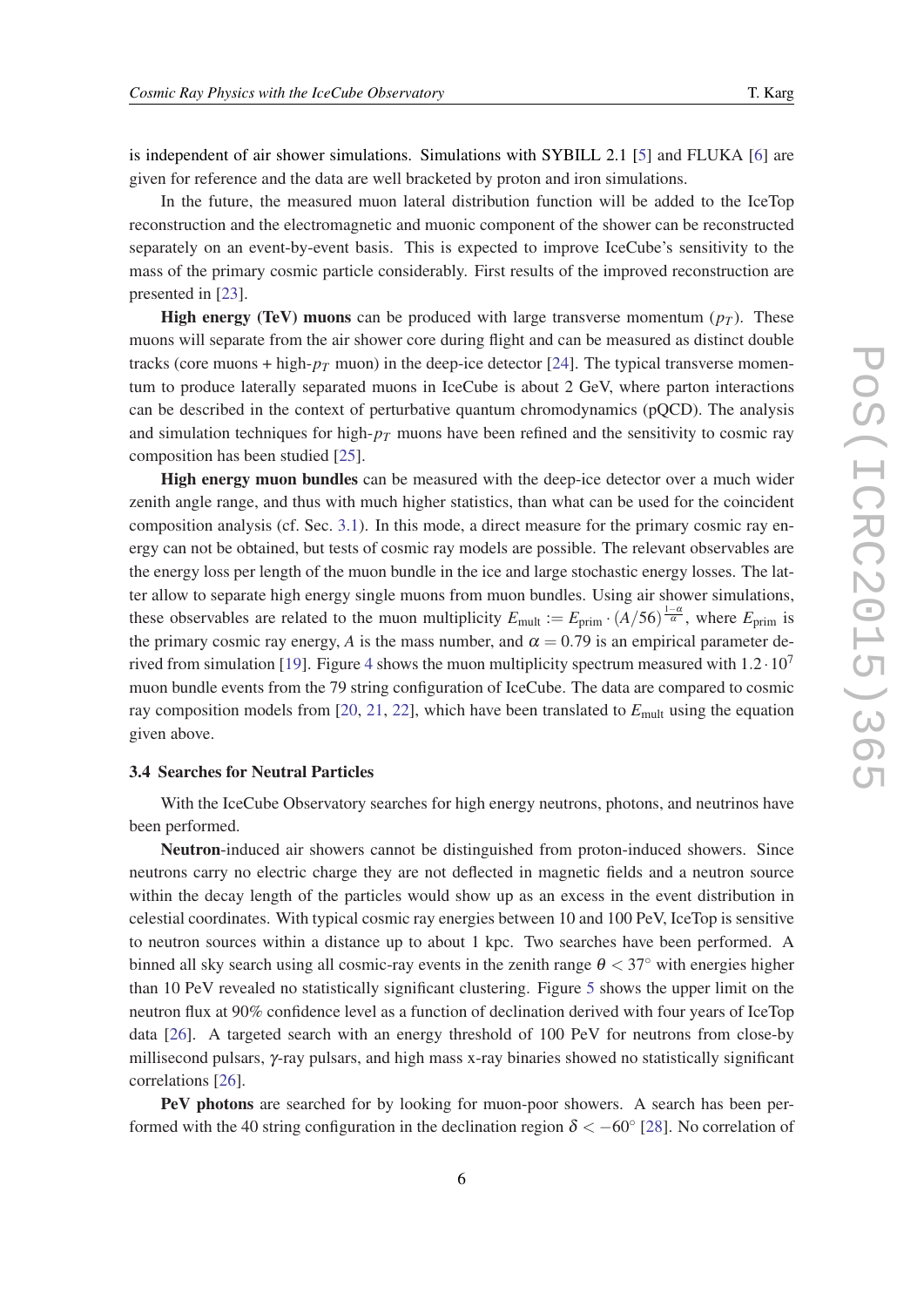<span id="page-6-0"></span>

Figure 5: Upper limit (90% C.L.) on the flux of neutrons from point-like sources as a function of declination. The error bars indicate the statistical uncertainty [[26\]](#page-7-0).



Figure 6: Atmospheric muon bundle event rates as function of the energy measured by the deep-ice detector before and after applying IceTop as active veto. The expected flux of astrophysical neutrinos is shown for reference [[27\]](#page-7-0).

photon candidates with the Galactic plane was found and an upper limit on the photon fraction of  $1.2 \cdot 10^{-3}$  was set in the energy range from 1.2 to 6 PeV. Further, no clustering of photon candidate events was observed in a search for point-like sources in the complete field of view. A similar analysis with the full IceCube detector is in preparation.

Neutrino searches in the Southern hemisphere suffer from atmospheric muons as dominant background. This has been mitigated in previous searches by using part of the instrumentation of the deep-ice detector as an active veto, thus reducing its effective mass. If IceTop can be used as an air shower veto, the whole ice volume below IceTop and above the deep-ice detector can be utilized as additional interaction target for astrophysical neutrinos. A study of the veto efficiency for IceTop has been performed [[27](#page-7-0)]. Figure 6 shows the possible reduction of the cosmic ray background by using IceTop information. While the expected astrophysical neutrino rate after applying the veto is as low as 0.1 events per year due to the small solid angle for coincident events, the analysis demonstrates the capability and requirements of a surface veto array for the IceCube-Gen2 project.

# 4. Future Plans

A new collaboration, IceCube-Gen2, has been founded in April 2015 to pursue the design and construction of the IceCube-Gen2 facility at the South Pole. It is envisioned to comprise a low-energy array, PINGU, for precision neutrino measurements,  $a \sim 10 \text{ km}^3$  high-energy deep-ice array to study the astrophysical neutrino flux [[29\]](#page-7-0) and a large area surface array consisting of a 10 km<sup>2</sup> cosmic-ray detector and a ∼ 100 km<sup>2</sup> air shower veto of less sophisticated detection units. The cosmic-ray detector together with the high-energy deep-ice array, due to the largely increased range of zenith angles for coincident events, is expected to boost the coincident data rate by a factor of 50 and enables lateral and production depth muon measurements for every event [[30\]](#page-7-0), promising the most precise studies of the transition region from Galactic to extra-galactic cosmic rays.